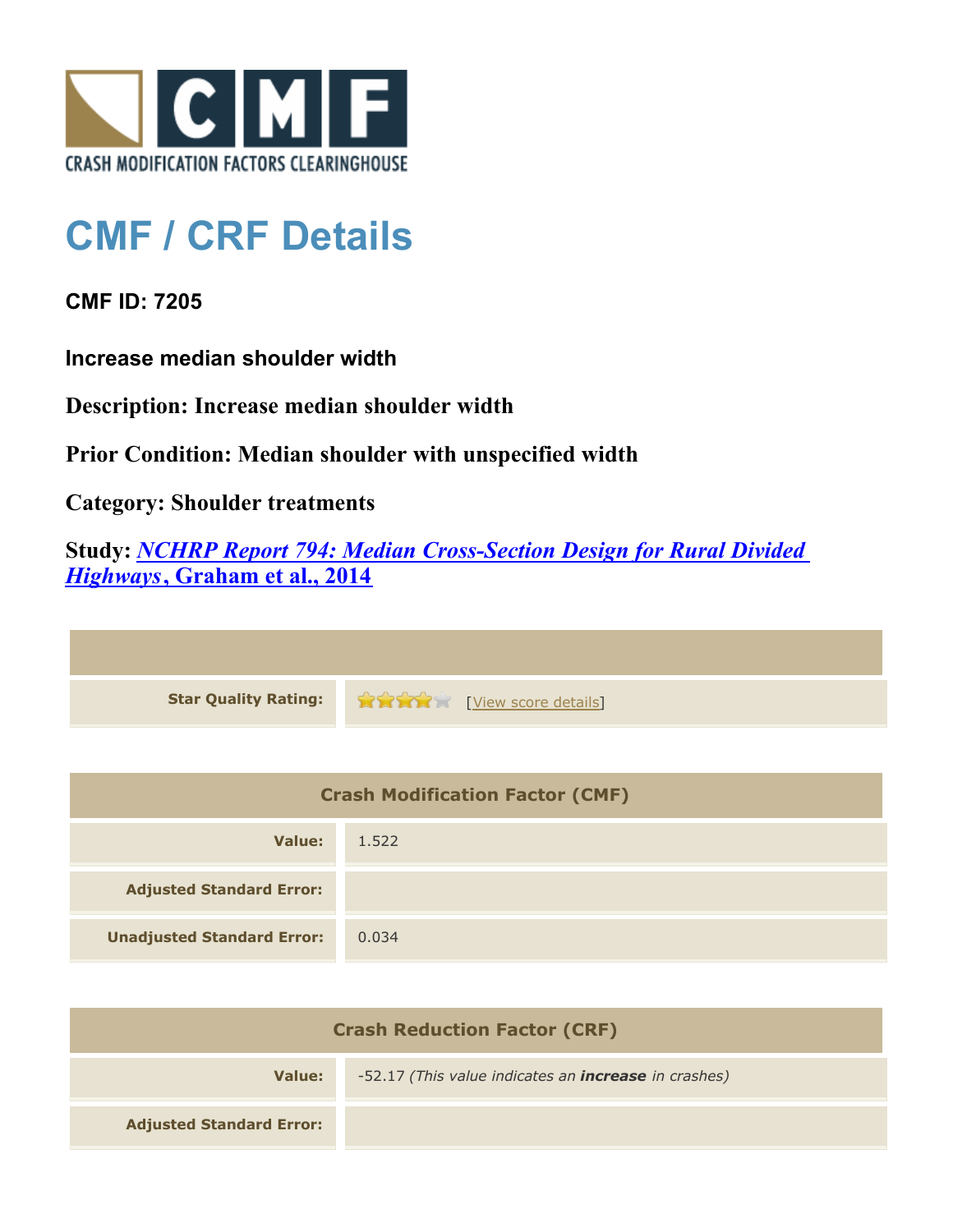| <b>Applicability</b>       |                                                   |
|----------------------------|---------------------------------------------------|
| <b>Crash Type:</b>         | Cross median, Fixed object, Run off road, Other   |
| <b>Crash Severity:</b>     | All                                               |
| <b>Roadway Types:</b>      | Principal Arterial Other Freeways and Expressways |
| <b>Number of Lanes:</b>    | $\overline{4}$                                    |
| <b>Road Division Type:</b> | Divided by Median                                 |
| <b>Speed Limit:</b>        |                                                   |
| <b>Area Type:</b>          | Rural                                             |
| <b>Traffic Volume:</b>     |                                                   |
| <b>Time of Day:</b>        | All                                               |

## *If countermeasure is intersection-based*

| <b>Intersection Type:</b>         |  |
|-----------------------------------|--|
| <b>Intersection Geometry:</b>     |  |
| <b>Traffic Control:</b>           |  |
| <b>Major Road Traffic Volume:</b> |  |
| <b>Minor Road Traffic Volume:</b> |  |

| <b>Development Details</b>      |                        |
|---------------------------------|------------------------|
| <b>Date Range of Data Used:</b> | 2000 to 2007           |
| <b>Municipality:</b>            |                        |
| State:                          | CA, MO, NC, OH, PA, WA |